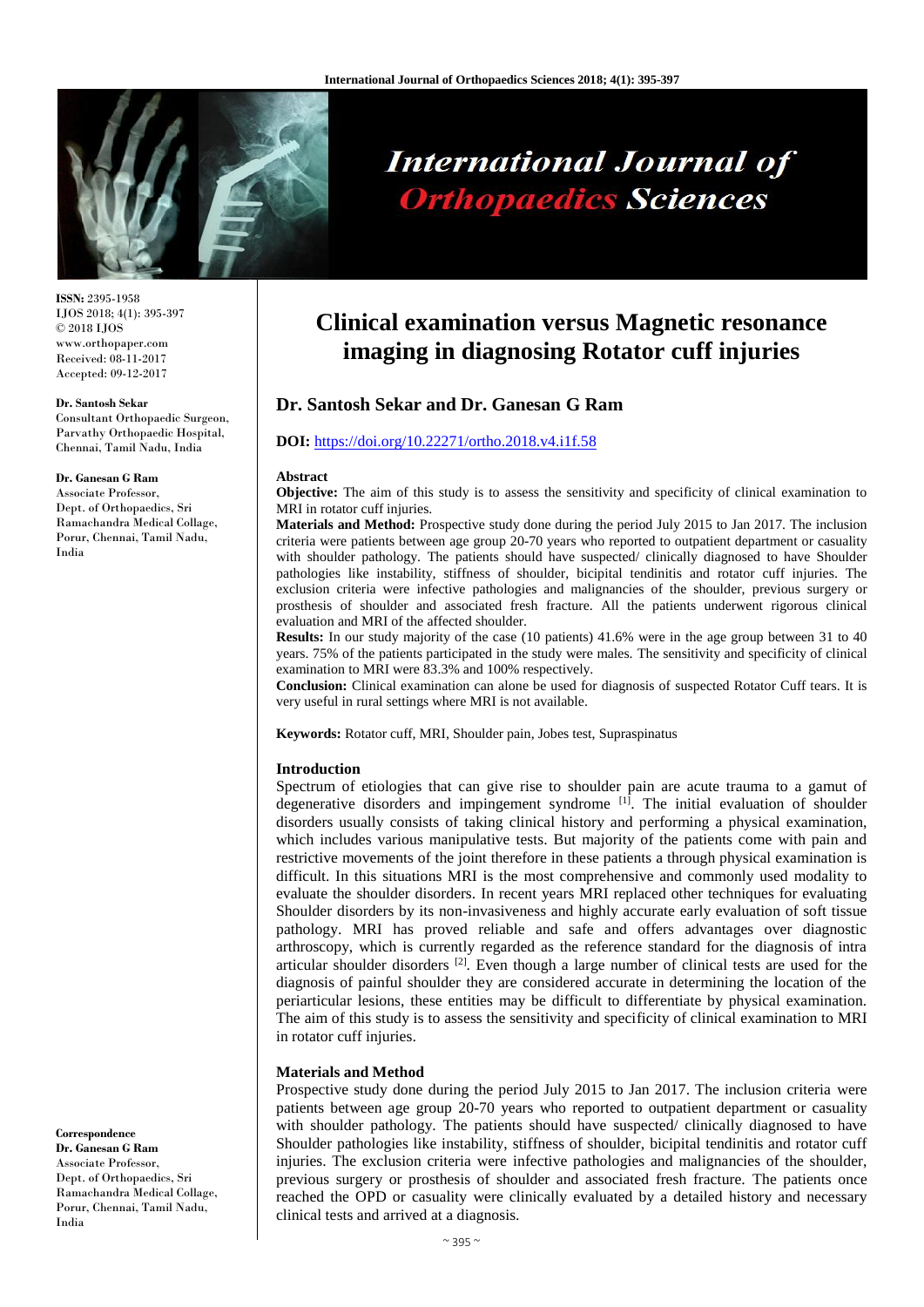All the patients underwent rigorous clinical evaluation and test like neers impingement test, jobes isolation test, empty can test, Infraspinatus isolation test, patte test, Gerbers lift off test, speed test, yergasons test etc.

Mri was done using 1.5 tesla machine. [Symphony maestro class, Siemens, Erlanger, Germany]. Transmit-receive extremity coil was applied as close as possible to the symptomatic shoulder joint. The patient was placed in the supine position with the shoulder and arm placed along the side and parallel to the body, positioned in neutral to mild external rotation. A small [160-180 mm] field of view, matrix of 512 X 512 was used. A slice thickness of 4mm & inter slice distance is 0.4mm was used. Axial acquisition through the glenohumeral joint was used as initial localizer for subsequent sagittal and coronal planes images. The following sequences were used: T2 medic axial/Coronal, PD FS axial/Sagittal and STIR Sagittal. The approximate total imaging time for the study was 30 min. All MR studies were prospectively interpreted using established criteria for diagnosing shoulder disorders.  $[3-7]$  For each shoulder, we correlated the clinical and radiologic findings for following structures [all four rotator cuff tendons and biceps tendon, glenoid labrum, sub acromial space]. Record of clinical and MRI findings were compared.

# **Results**

Clinical and radiological correlation of 28 patients with shoulder joint pain was undertaken. In our study majority of the case (10 patients) 41.6% were in the age group between 31 to 40 years. 75% of the patients participated in the study were males. Table 1 and table 2 clearly project the diagnosis and the number and percentage of cases for various shoulder pathologies like rotator cuff, SLAP lesion, Bankart lesion etc.

**Table 1:** Clinical diagnosis

| Pathology             | No of cases | <b>Percentage</b> |
|-----------------------|-------------|-------------------|
| Rotator cuff tear     | 16          | 57.14             |
| <b>SLAP</b> lesion    |             | 14.2              |
| <b>Bankart Lesion</b> |             | 21.4              |
| Hill sachs lesion     |             |                   |

| Table 2: MRI diagnosis |  |  |
|------------------------|--|--|
|                        |  |  |

| <b>Pathology</b>      | No of cases | Percentage |
|-----------------------|-------------|------------|
| Rotator cuff tear     | 20          | 71.4       |
| <b>SLAP</b> lesion    |             | 7.14       |
| <b>Bankart Lesion</b> |             | 14.28      |
| Hill sachs lesion     |             | -14        |

**Table 3:** Validity of clinical diagnosis with MRI diagnosis in Rotator cuff tears

|                    |     | <b>Mri Diagnosis</b> |      |  |
|--------------------|-----|----------------------|------|--|
| Clinical Diagnosis |     | Yes                  | No   |  |
|                    | Yes | 20(a)                | O(b) |  |
|                    | No  | (c)                  | 8(d` |  |

Sensitivity=  $a / (a+c) \times 100 = 20/24 \times 100 = 83.3\%$ Specificity=  $d/(b + d)$  x  $100 = 8/8$  x  $100=100\%$ Accuracy =  $a+d/a+b+c+d = 28/32 \times 100=87.5\%$ 

# **Discussion**

Rotator cuff tear is one of the most common diagnosis and a leading cause for shoulder disability. The common presentation of Rotator cuff tears were shoulder pain, weakness, and loss of range of motion. These symptoms are not unique to rotator cuff tears and the differential diagnosis

includes labral tears, glenohumeral ligament tears or sprains, adhesive capsulitis, proximal peripheral neuropathies, and cervical radiculopathy. Increasing age and traumatic shoulder injury also increase clinical suspicion of rotator cuff tear [8]. A careful history and structured physical examination can often establish the diagnosis of rotator cuff tear [9].

A total of 28 patients were assessed clinically and with MRI. In this study, we had taken only rotator cuff tear and compared clinical entity with MRI. Now a days Clinical examination is considered as initial assessment in diagnosing rotator cuff tears. But contrary to the belief that MRI is mandatory for diagnosis of rotator cuff, proper and structured clinical examination will fetch the diagnosis. We have performed clinical examination on twenty eight patients. From table 3 the clinical tests have shown a sensitivity of 83.3% and specificity of 100%. The sensitivity [83.3%], specificity [100]% and accuracy of [87.5]% for rotator cuff tears in present study is comparable to that of AM Malhi *et al* [10], who studied one thirty symptomatic patients, performed tests and found a sensitivity of [100%], specificity of [99%] for rotator cuff tears. The main difference between our study and Malhi *et al* study was that we compared clinical diagnosis with MRI while Malhi *et al* compared clinical diagnosis with arthroscopy. Orthopaedic clinical examination is a skill that is taught at undergraduate level and refined during postgraduate training. It will therefore be important that not only trainee orthopaedic surgeon but to the General practioner to learn that skill as shoulder pain is one of the most common complaint.

# **Conclusion**

This study reinforces the importance of a good clinical examination of the shoulder in making a most probable diagnosis particularly for rotator cuff. Clinical examination can alone be used for diagnosis of suspected Rotator Cuff tears. It is very useful in rural settings where MRI is not available. Even though diagnostic arthroscopy is considered as a gold standard proper and structured shoulder examination will almost fetch the diagnosis.

# **References**

- 1. Naredo E, Aguado P, De Miguel E, Uson J *et al*. Painful shoulder: comparison of physical examination and Ultrasonographic Findings. Ann Rheum Dis. 2002; 61:132-36.
- 2. Joseph O. de Jesus, Laurence Parker, Andrea J. Frangos, Levon N. Nazarian. Accuracy of MRI, MR Arthrography, and Ultrasound in the Diagnosis of Rotator Cuff Tears: A Meta-Analysis. AJR. 2009, 192.
- 3. Bruce Kneeland J, William Middleton D, Guillermo Carrera F, Robert C Zeuge, Andrzej Jesrnanowicz. MR Imaging of the Shoulder: Diagnosis of Rotator Cuff Tears; AJR, 1987; 149:333-37.
- 4. Kieft GJ, Sartoris DJ, Bloem JL *et al*. Magnetic resonance imaging of glenohumeral joint diseases. Skeletal Radiol. 1987; 16:285-90.
- 5. Rafii M, Firooznia H, Sherman O, Minkoff J, Weinreb J, Golimbu C *et al*. Rotator cuff lesions: signal patterns at MR imaging. Radiology. 1990; 177(3):817-23.
- 6. Farley TE, Christian NH, Lynn S *et al*. Full Thickness Tears of the Rotator Cuff of the Shoulder: Diagnosis with MRI. AJR. 1992; 158:347-351.
- 7. Monu JUV, Pope TL Jr SJ, Chabon WJ, Vanarthos. MR. Diagnosis of Superior Labral Anterior Posterior (SLAP) Injuries of the Glenoid Labrum: AJR. 1994; 163:1425-29.
- 8. Yamaguchi K, Ditsios K, Middleton WD, Hildebolt CF,